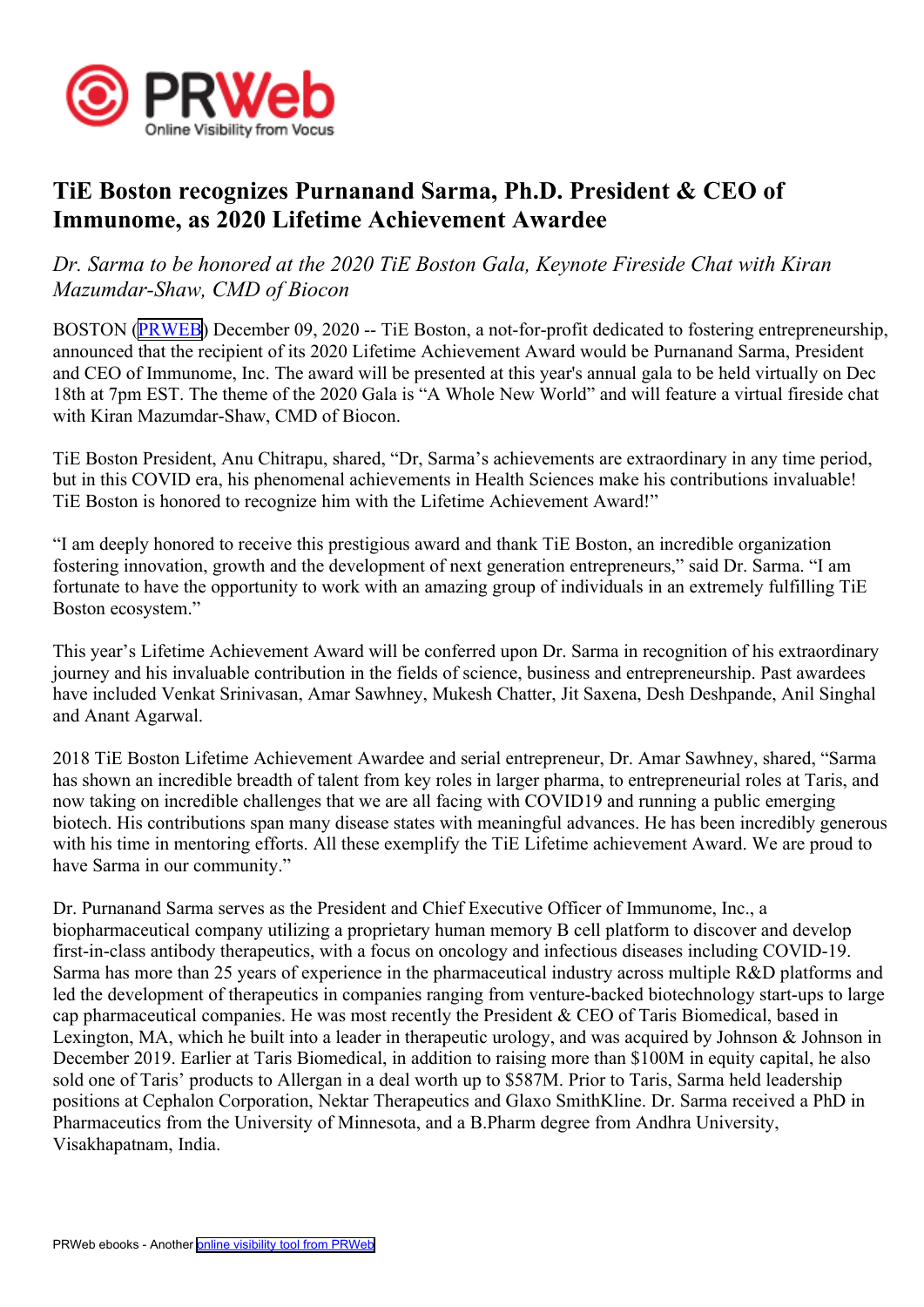

Sarma recently joined Immunome as its President, CEO and Board Member. Under his leadership, the company completed its initial public offering in October 2020. Immunome's proprietary technology leverages immune response from patients who successfully learned to fight off the disease, specifically by probing their highlyeducated memory B-cells, to discover novel therapeutic antibodies, and their targets. The company is currently focused on developing drugs to treat cancer, and infectious diseases, including COVID-19. In July 2020, the United States Department of Defense awarded <sup>a</sup> \$13.3 million contract to Immunome for the development of <sup>a</sup> novel biosynthetic convalescent plasma (BCP) as <sup>a</sup> potential new approach to combat the COVID-19 pandemic.

TiE Boston Executive Director, Simone LaPray, shared, "Dr. Sarma has been <sup>a</sup> long time charter member and contributor to TiE Boston. In his busy schedule, he would still find time to foster the next generation of entrepreneurs at TiE Boston - from mentoring our companies in ScaleUp, attending our angel investor meetings and even dedicating <sup>a</sup> Saturday morning in Kendall Square to work with high school youth in our TiE Young Entrepreneurs program."

The "2020 President's Award" goes to Nikhil Bhojwani, Managing Director of Recon Strategy, for his work in the fight against the pandemic. As <sup>a</sup> result of his HBR article, co-written with Dr. Atul Gawande, the Assurance Testing Alliance was formed. With his continued involvement, the COVID testing platform set up by CIC-Health, is based on the blueprint outlined in the article and has resulted in hundreds of thousands of tests done across multiple states and hundreds of organizations.

This year's TiE Boston Gala will also host <sup>a</sup> virtual keynote fireside chat with special guest, Kiran Mazumdar-Shaw, Chairperson and Managing Director of Biocon, Asia's leading biopharmaceuticals enterprise. Ms. Kiran Mazumdar-Shaw is <sup>a</sup> pioneering biotech entrepreneur, <sup>a</sup> healthcare visionary, <sup>a</sup> global influencer and <sup>a</sup> passionate philanthropist. She is <sup>a</sup> pioneer of India's biotech industry and founder of Biocon. Ms. Mazumdar-Shaw is the proud recipient of two of India's highest civilian honours, the Padma Shri (1989) and the Padma Bhushan (2005). She was also honoured with the Order of Australia, Australia's Highest Civilian Honour in January 2020. In 2016, she was conferred with the highest French distinction - Knight of the Legion of Honour. She has been named as the winner of EY World Entrepreneur of the Year™ 2020 Award, which is a testimony to her entrepreneurial journey of over four decades. She has been elected as <sup>a</sup> full-term member of the Board of Trustees of The Massachusetts Institute of Technology (MIT), USA, and also serves as <sup>a</sup> member of the National Academy of Engineering (NAE), USA.

About TiE Boston:

TiE Boston connects tomorrow's founders with today's entrepreneurs, executives and venture capitalists. Founded in 1997 by entrepreneurs who immigrated from the Indus region, TiE Boston champions inclusion in innovation by blending the fundamentals of entrepreneurship with traditional Indian values that place importance on community, mentorship, and long-term relationships.

TiE Boston is one of the region's largest and oldest organizations supporting the Massachusetts entrepreneurial ecosystem, focused on supporting entrepreneurs throughout their lifecycle — from ideation to creation, through growth, wealth creation and ultimately, suppor<sup>t</sup> of future founders.

The TiE Boston community encompasses students, founders, experienced entrepreneurs, angel investors, and venture capitalists. Its programs foster trusted, long-term relationships between its participants — span education, mentoring, networking, and funding.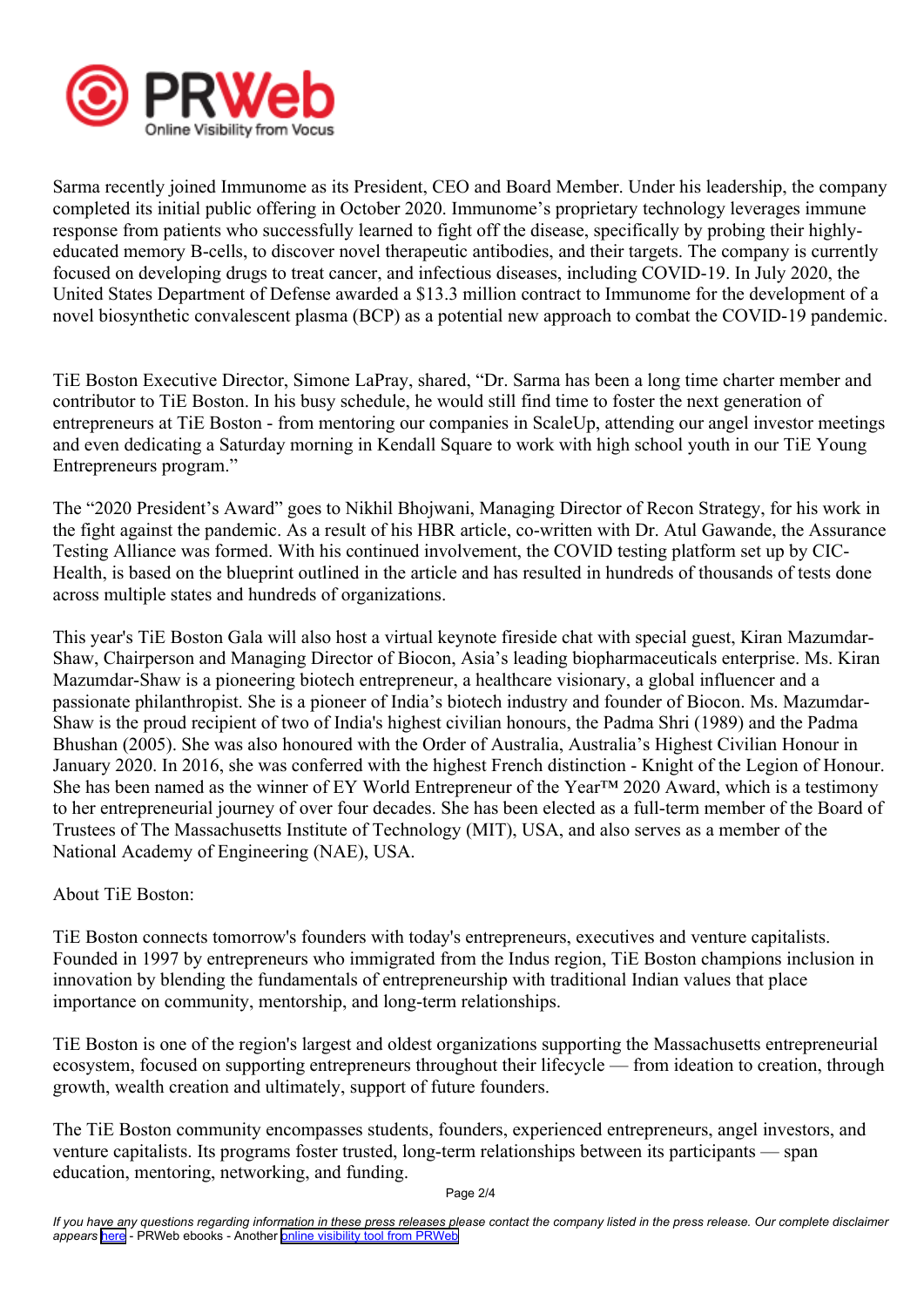

For more information about TiE Boston, visit <https://www.tieboston.org/>.